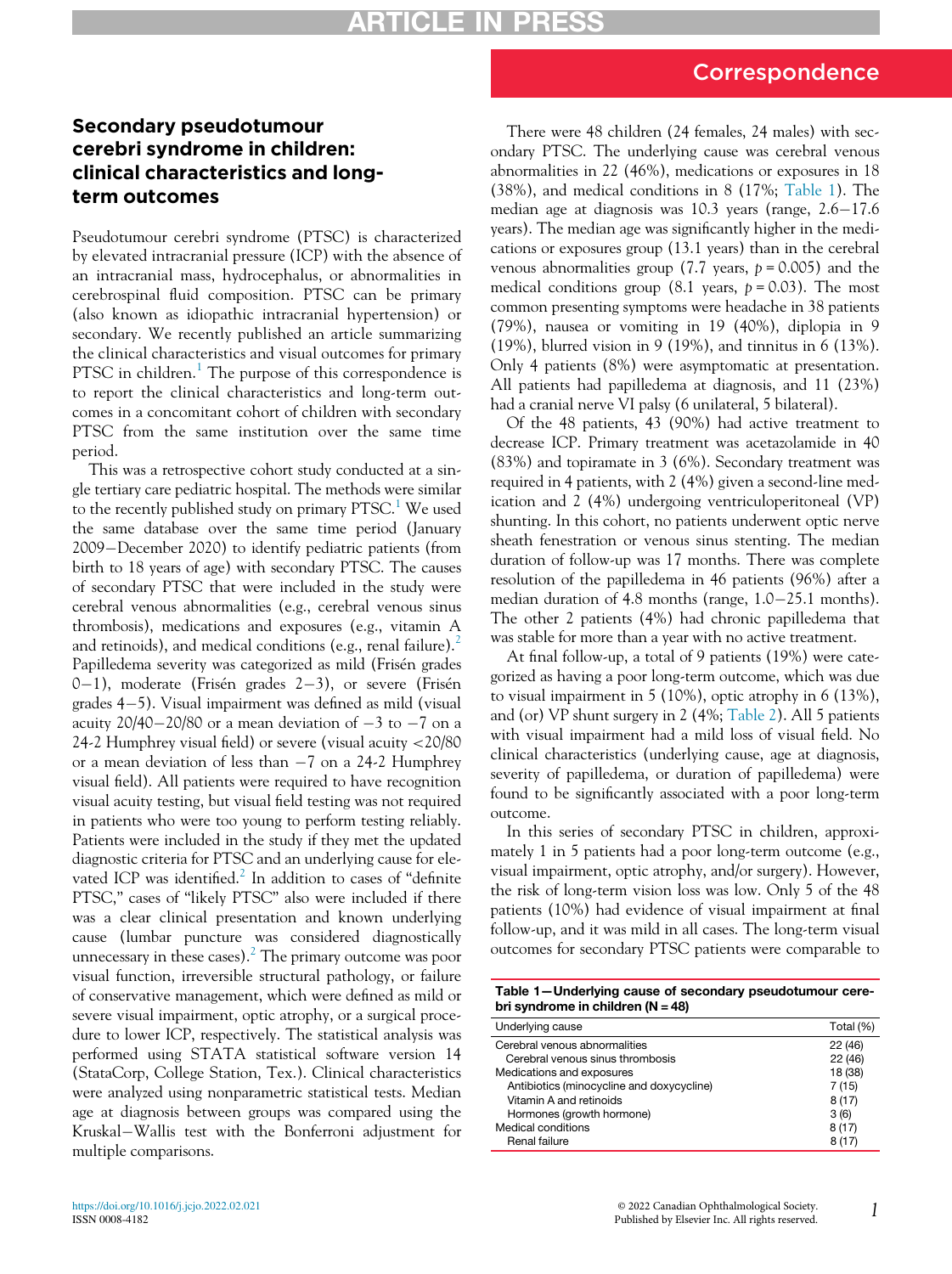# ARTICLE IN PRE

#### Can J Ophthalmol Volume  $\blacksquare$ , Number  $\blacksquare$ ,  $\blacksquare$  2022

<span id="page-1-0"></span>

| Table 2—Children with secondary pseudotumour cerebri syndrome who had a poor long-term functional or structural outcome |                          |                         |                                            |                                                                                    |                                 |                                         |  |  |
|-------------------------------------------------------------------------------------------------------------------------|--------------------------|-------------------------|--------------------------------------------|------------------------------------------------------------------------------------|---------------------------------|-----------------------------------------|--|--|
| Case                                                                                                                    | Underlying cause         | Age at<br>diagnosis (y) | Severity<br>of papilledema<br>at diagnosis | Treatment of<br>underlying cause                                                   | Duration of<br>papilledema (mo) | Reason for<br>poor outcome              |  |  |
|                                                                                                                         | CVST (otitis media)      | 4                       | Moderate                                   | Amoxicillin (otitis media)<br>Heparin/LMWH (CVST)                                  | 25                              | Optic atrophy<br>VP shunt               |  |  |
| 2                                                                                                                       | CVST (mastoiditis)       | 8                       | Severe                                     | Amoxicillin (mastoiditis)<br>Heparin/LMWH (CVST)                                   | $\overline{4}$                  | Optic atrophy<br>Mild visual field loss |  |  |
| 3                                                                                                                       | CVST (mastoiditis)       | 10                      | Severe                                     | Amoxicillin (mastoiditis)<br>Heparin/LMWH (CVST)                                   | 2                               | Optic atrophy<br>VP shunt               |  |  |
| 4                                                                                                                       | CVST (GPA)               | 14                      | Moderate                                   | Methylprednisone, plasmapheresis,<br>cyclophosphamide (GPA)<br>Heparin/LMWH (CVST) | 15                              | Optic atrophy                           |  |  |
| 5                                                                                                                       | CVST (SLE)               | 13                      | Severe                                     | Prednisone, cyclophosphamide (SLE)<br>Heparin/LMWH (CVST)                          | Chronic                         | Mild visual field loss                  |  |  |
| 6                                                                                                                       | Antibiotic (doxycycline) | 15                      | Mild                                       | Discontinue medication (doxycycline)                                               | 10                              | Optic atrophy<br>Mild visual field loss |  |  |
|                                                                                                                         | Antibiotic (minocycline) | 16                      | Mild                                       | Discontinue medication (minocycline)                                               | 2                               | Mild visual field loss                  |  |  |
| 8                                                                                                                       | Hormone (growth hormone) | 10                      | Mild                                       | Reduce dose<br>(growth hormone)                                                    | 3                               | Mild visual field loss                  |  |  |
| 9                                                                                                                       | Renal failure            | 10                      | Severe                                     | Fluid intake and blood pressure management<br>(chronic kidney disease)             |                                 | Optic atrophy                           |  |  |

CVST, cerebral venous sinus thrombosis; LMWH, low-molecular-weight heparin; VP, ventriculoperitoneal; GPA, granulomatosis with polyangiitis; SLE, systemic lupus erythematosus.

the long-term visual outcomes for primary PTSC patients at our institution. In the cohort of children with primary PTSC, 9% of the patients had evidence of mild long-term visual impairment compared with 10% of children with secondary PTSC. Surgical intervention was uncommon in all cases of PTSC; only 2 of 48 patients with secondary PTSC and 1 of 90 patients with primary PTSC underwent surgery to lower  $ICP<sup>1</sup>$  $ICP<sup>1</sup>$  $ICP<sup>1</sup>$ 

There are limited data on the long-term outcomes in secondary PTSC in children. Most existing studies have looked at primary PTSC exclusively or at PTSC as a group (both pri-mary and secondary). Per et al.<sup>[3](#page-2-2)</sup> reported on 42 patients with PTSC, including 12 with secondary PTSC. All 12 secondary PTSC patients had normal visual acuity, but 2 failed medical therapy and required a VP shunt. Degerliyurt et al. $4$  reported on 53 children with PTSC, including 23 with secondary PTSC. Of the 23 secondary PTSC patients, all had normal visual function except 1 (4%) who had moderate visual field loss. There are also studies that have looked at specific causes of secondary PTSC. For instance, Sebire et al.<sup>[5](#page-2-4)</sup> reported that 3 of 37 children (7%) with cerebral venous sinus thrombosis had reduced visual acuity, but they did not give details on severity.<sup>5</sup> In this cohort of children with secondary PTSC, 10% of the patients had mild visual impairment, and 19% had either visual impairment or optic atrophy or required a surgical procedure. This is comparable to the outcomes of the small cohorts that have been reported to date.

The treatment for secondary PTSC differs from that for primary PTSC in that it is crucial to address the underlying cause of elevated ICP, often in the context of a multidisciplinary team. For instance, children with cerebral venous sinus thrombosis need anticoagulation treatment, ideally by a subspecialty team (e.g., pediatric stroke team). If the underlying cause is a medication or exposure, the offending agent needs to be identified and then discontinued, reduced, or replaced. Patients with underlying medical conditions usually benefit from specialized care and may need adjusted medication dosing (e.g., acetazolamide in renal failure). While addressing the underlying cause of secondary PTSC should lower the ICP, it is still important to monitor visual function and papilledema. Treating the ICP directly may be indicated if the papilledema is severe or there are signs of visual compromise. There are also cases in which treating the underlying cause is not curative. For instance, 2 patients with cerebral venous sinus thrombosis in this study had severe or chronic papilledema despite anticoagulation therapy and ultimately required VP shunting.

This study has several limitations. Secondary PTSC has several distinct causes, so grouping all causes into a single cohort may have falsely exaggerated the homogeneity of this condition. In addition, the number of patients with each specific cause was small, limiting risk factor and subgroup analysis.

In conclusion, we report the long-term outcomes for a cohort of children with secondary PTSC. Approximately 1 in 5 patients had a poor long-term outcome. However, only 1 in 10 had evidence of long-term visual impairment, and it was mild in all cases.

#### Hannah H. Chiu,\* Y. Arun Reginald,\*<sup>+</sup> Mahendra Moharir,<sup>†</sup> Michael J. Wan\*<sup>+†</sup>

\*University of Toronto, Toronto, Ont.; <sup>†</sup>Hospital for Sick Children, Toronto, Ont.

Originally received Dec. 3, 2021. Final revision Feb. 11, 2022. Accepted Feb. 25, 2022.

Correspondence to Michael J. Wan, MD; [michael.](mailto:michael.wan@sickkids.ca) [wan@sickkids.ca](mailto:michael.wan@sickkids.ca).